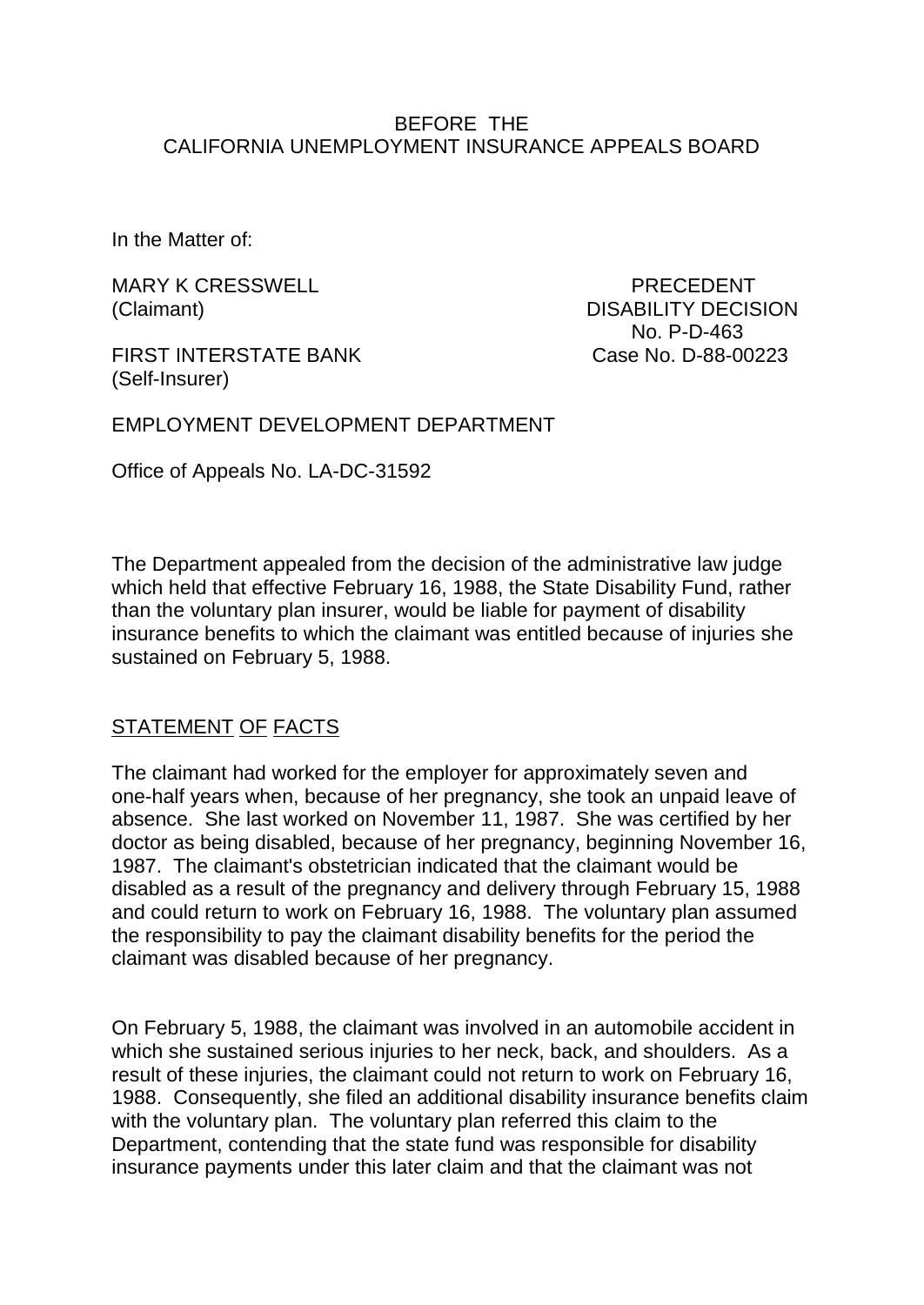covered by the voluntary plan when she was injured on February 5, 1988. By letter dated April 11, 1988, the Department declined the referral from the voluntary plan.

Paragraph VI of the employer's approved self-insured voluntary plan provides as follows:

# "TERMINATION OF INDIVIDUAL EMPLOYEE COVERAGE

An employee's coverage will terminate:

- A. On the date of termination of employment by termination of the employer-employee relationship; or on the fifteenth day following a leave of absence without pay or layoff without pay;
- B. On the date the employee ceases to be an eligible employee;
- C. As of the beginning of the next calendar quarter following the date the employee has given written notice of his or her intention to withdraw from the plan;
- D. On the date of termination of the plan."

The Department argues that the voluntary plan remains "on the risk" to provide disability insurance benefits to the claimant because the disabling injuries suffered by the claimant on February 5, 1988 are part of a continuous period of disability beginning November 16, 1987 when the claimant was unable to continue working because of her pregnancy. The Department cites section 3253 of the Unemployment Insurance Code and section 3254-2(b), Title 22, Code of Regulations, in support of this position. Further, the Department asserts that Precedent Decision No. P-D-397 no longer applies in circumstances as are present in the instant case because the law has changed with respect to the entitlement to disability insurance benefits because of pregnancy.

The employer relies upon the provisions of its voluntary plan and upon Precedent Decision No. P-D-397 to support its position that it is not responsible for disability payments due to the claimant as a result of her injury of February 5, 1988.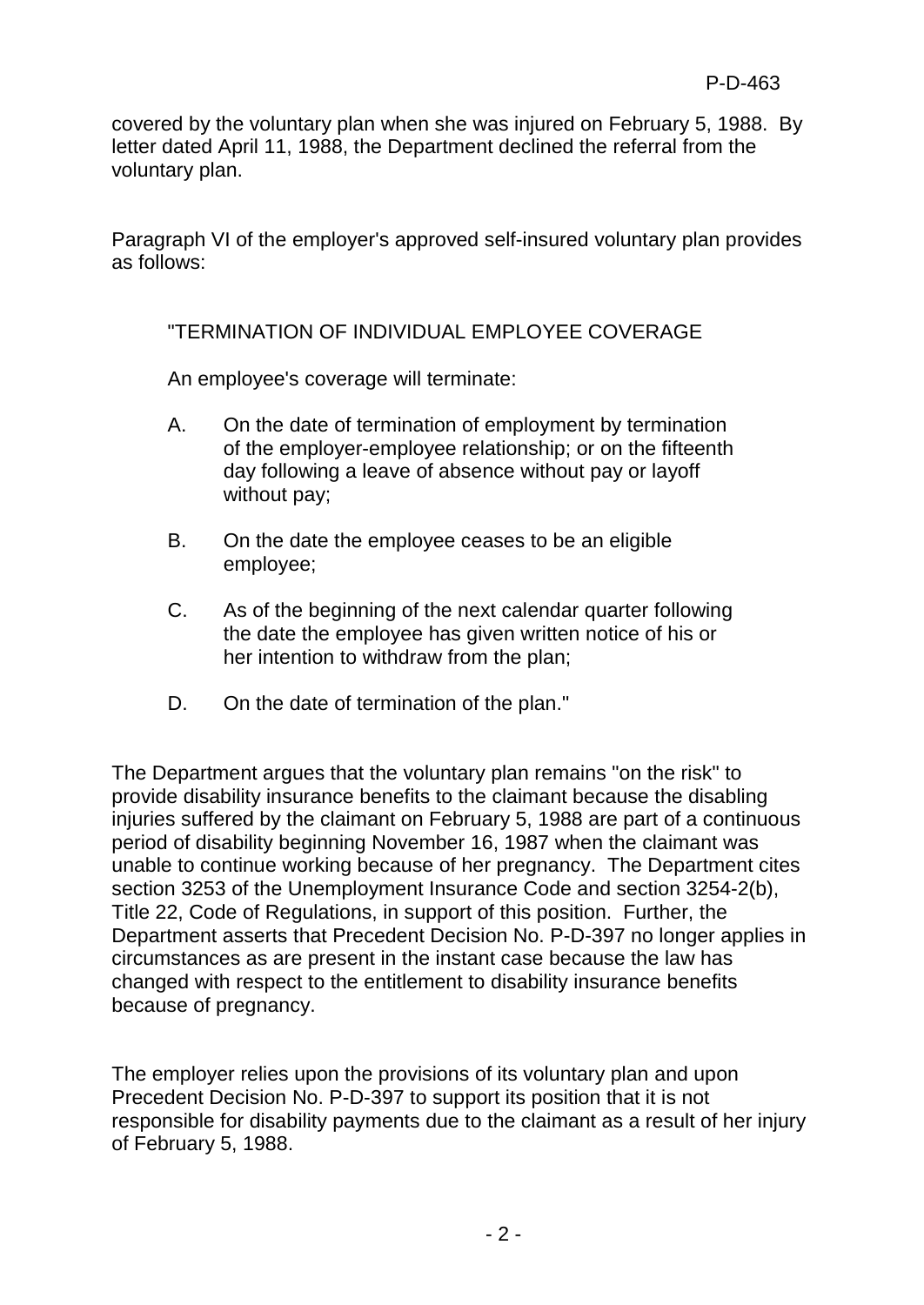# REASONS FOR DECISION

Section 2626 of the Unemployment Insurance Code provides that an individual shall be deemed disabled on any day in which, because of his or her physical or mental condition, he or she is unable to perform his or her regular or customary work. Subsection (a) includes in the definition of disability or disabled, illness or injury, whether physical or mental, including any illness or injury resulting from pregnancy, childbirth, or related medical condition.

Section 3253 of the Unemployment Insurance Code provides that:

"Except as provided in this part, an employee covered by an approved voluntary plan shall not be entitled to benefits from the disability fund for disability which commenced while he is covered by the voluntary plan. The Director of Employment Development shall prescribe authorized regulations to allow benefits to individuals simultaneously covered by one or more approved voluntary plans and the disability fund."

Subdivision (d) of section 3254-2, Title 22, Code of Regulations, provides in pertinent part that:

"An employee covered by a voluntary plan shall be eligible for benefits under the plan with respect to any uninterrupted period of disability which commences while he or she is covered. For the purpose of this subdivision, a period of disability shall be deemed to commence while an employee is covered by a voluntary plan if at the time coverage attaches such employee is, or thereafter during coverage becomes, unable to perform the regular or customary duties of his or her employment under the voluntary plan because of his or her physical or mental condition notwithstanding the fact that benefits may not be immediately payable under the voluntary plan. Coverage under a voluntary plan may be terminated upon the withdrawal of an employee from the plan or the termination of his or her employment. Employment shall be deemed terminated by a termination of the employer-employee relationship or by a leave of absence without pay or a layoff without pay if the leave or layoff extends for a period of more than two weeks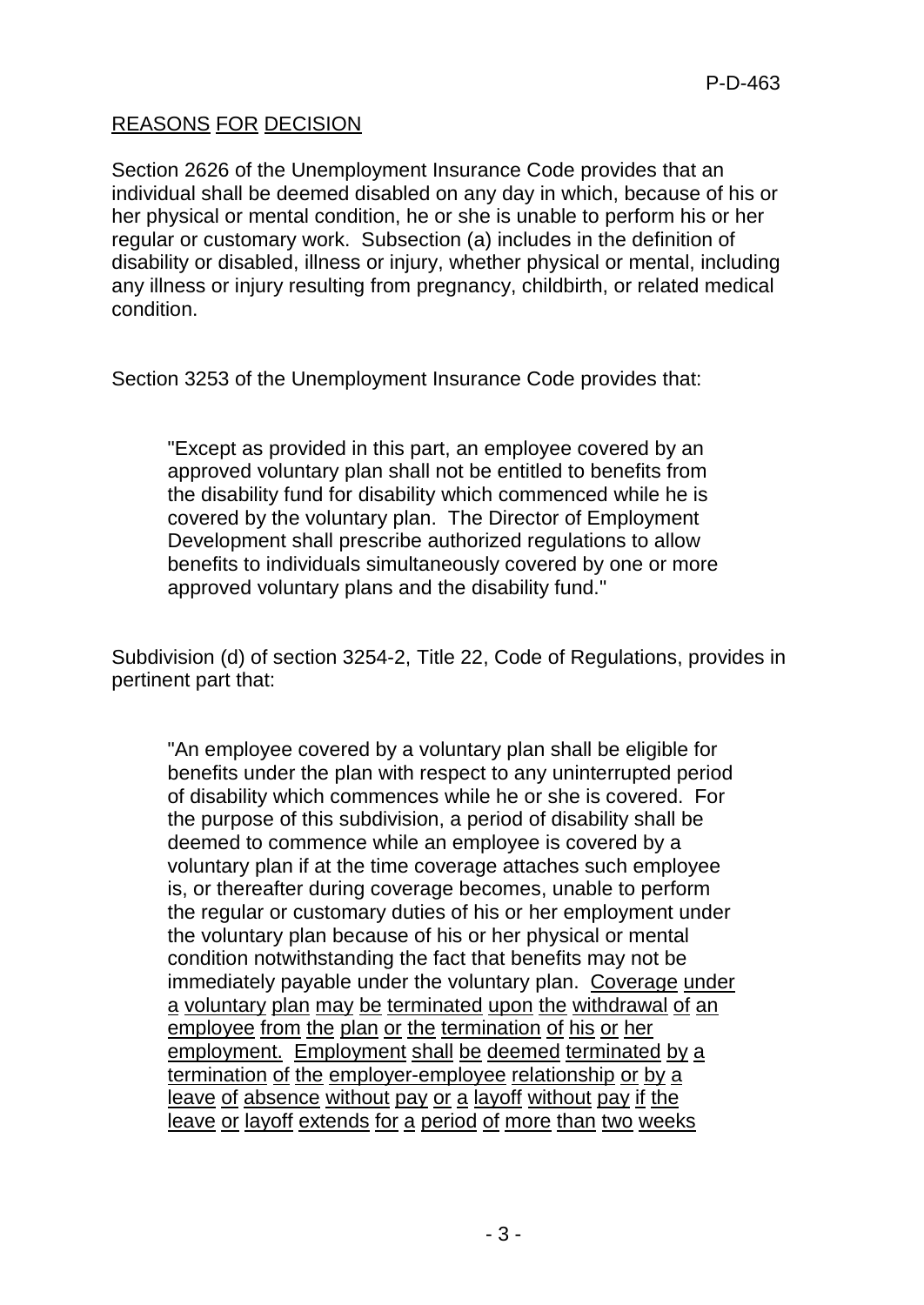before the disability commenced except that a voluntary plan may extend its benefits for a longer period after separation from work (emphasis added)."

Section 2608 of the Unemployment Insurance Code provides that "disability benefit period" means the continuous period of unemployment and disability beginning with the first day of filing a claim for disability benefits.

In Precedent Decisions Nos. P-D-68 and P-D-391, the Appeals Board held a claimant who established a disability benefit period and during the period of disability became further disabled because of a second unrelated condition was not entitled to establish a new disability period.

Section 2712 of the code provides in pertinent part that when a dispute arises between the voluntary plan and the state fund regarding who must pay an eligible individual, benefits will be paid from the source against whom the claim was filed, pending resolution of the dispute by the Appeals Board.

In Precedent Decision No. P-D-397, the claimant left her job on a pregnancy leave of absence without pay. Her child was born, following a normal pregnancy, seven weeks later. On the date of delivery, the claimant had a tubal ligation, a voluntary decision, unrelated to her pregnancy disability. The Board held that the voluntary plan could not deny coverage for the pregnancy. Section 2626.2(c) of the code (which has since been repealed) clearly established that it was the intent of the legislature to provide six weeks of benefits for a normal pregnancy. The state fund provided benefits under these circumstances and the voluntary plan could provide no less. The termination of coverage provisions in the voluntary plan were, in this instance, invalid. However, the decision also found that as the tubal ligation was non-pregnancy related, the termination of coverage provisions of the contract applied with regard to the tubal ligation. The voluntary plan was not on the risk therefore, for non-pregnancy disabilities occurring 15 days after the claimant takes an unpaid leave of absence.

In Precedent Decision No. P-D-416, the claimant quit her job while pregnant but not disabled. Section 2626.2(c) of the code had been repealed in 1979 and currently, pregnancy is treated in the same manner as any other disability under the Unemployment Insurance Code. As the claimant was not disabled when she quit her job, the termination of coverage provisions of the voluntary plan applied and the employer's voluntary plan was no longer responsible for coverage. The Board held when the claimant's pregnancy became disabling,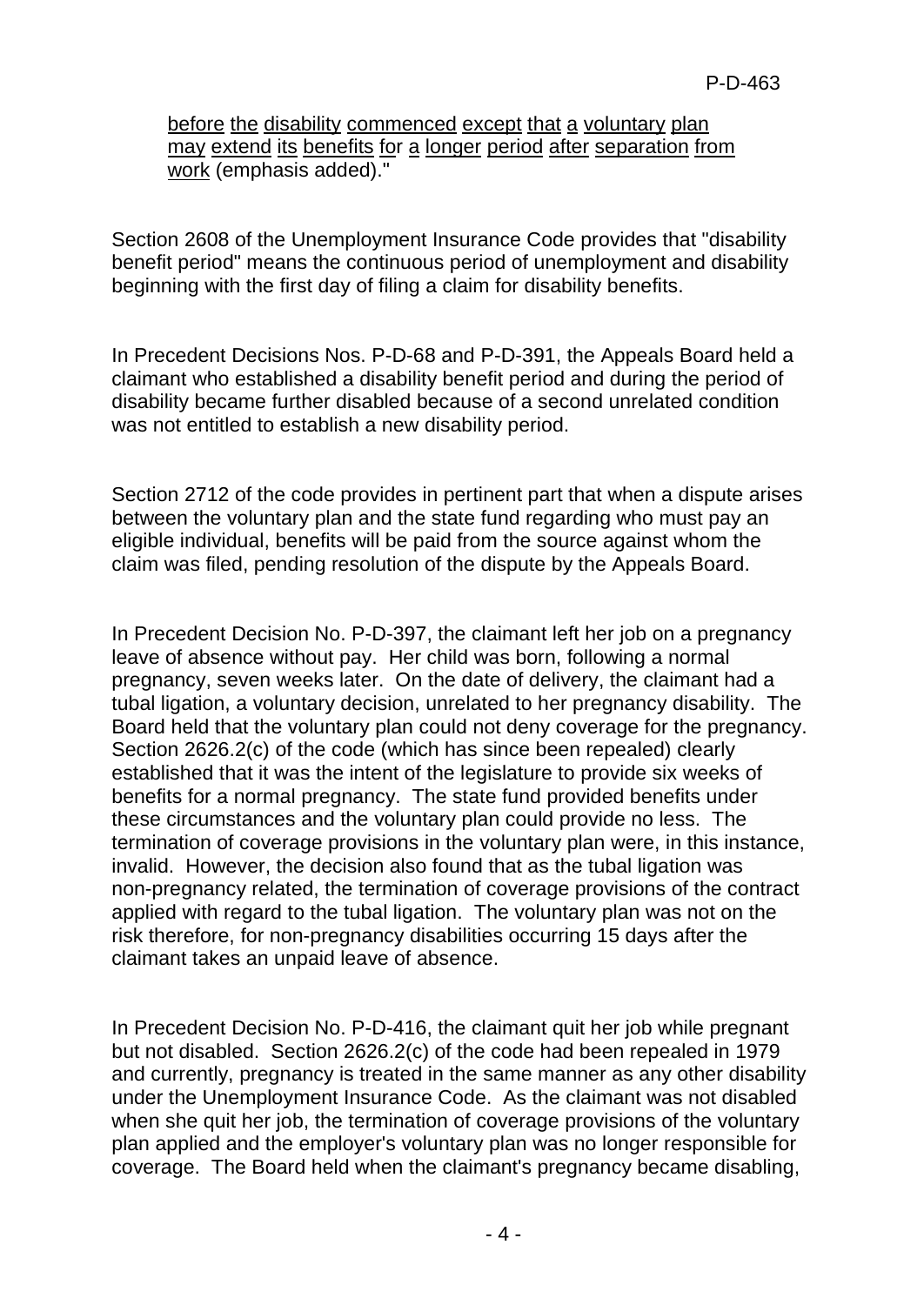the state fund is on the risk. Precedent Decision No. P-D-416 overrruled Precedent Decision No. P-D-397 to the extent that it was inconsistent with Precedent Decision No. P-D-416.

The salient facts in this case are not in dispute. The claimant went on an unpaid leave of absence due to her pregnancy on November 14, 1987. She was scheduled to return to work on February 16, 1988. However, on February 5, 1988 she was in an automobile accident, causing her injuries and further delaying her ability to return to work. There was no question that the claimant remained eligible for disability insurance benefits after February 16, 1988 under section 2626 of the code. The issue in this case is whether the state fund or the voluntary plan is liable for disability benefits paid to the claimant as a result of her injuries of February 5, 1988.

We agree with the Department that there is one continuous period of disability in the instant case. The date the claimant sustained her injuries in the automobile accident, February 5, 1988, was within the initial period of disability established for the claimant's pregnancy. This Board has held before in Precedent Decisions Nos. P-D-68 and P-D-391 that the claimant could not establish a new period of disability. We note, however, that in these decisions the Board has dealt with the "continuous period of disability" issue in the context of the question of a claimant's substantive eligibility for disability insurance benefits. Whether the state fund or the voluntary plan is "on the risk" is an entirely different matter.

Section 3253 of the code states, "An employee covered (emphasis added) by an approved voluntary plan" is not paid by the state fund "for a disability which commenced while he is covered (emphasis added) by the voluntary plan." While the voluntary plan was responsible for making disability insurance benefit payments to the claimant pursuant to her disability for pregnancy at the time she was injured on February 5, we conclude that the claimant was not, as of that date, "covered" by the plan.

The voluntary plan in this case contains a provision terminating coverage on the fifteenth day following a leave of absence without pay. We see no reason why that portion of the voluntary plan should not take effect in this case. We allowed similar termination of coverage clauses to take effect in Precedent Decisions Nos. P-B-397 and P-D-416. We note at this point that Precedent Decision No. P-D-416 overruled P-D-397 only insofar as P-D-397 was inconsistent with P-D-416. However, that portion of P-D-397 upholding the validity of the termination provision of a voluntary plan, where subsequent to 15 days after the claimant was on an unpaid leave of absence,